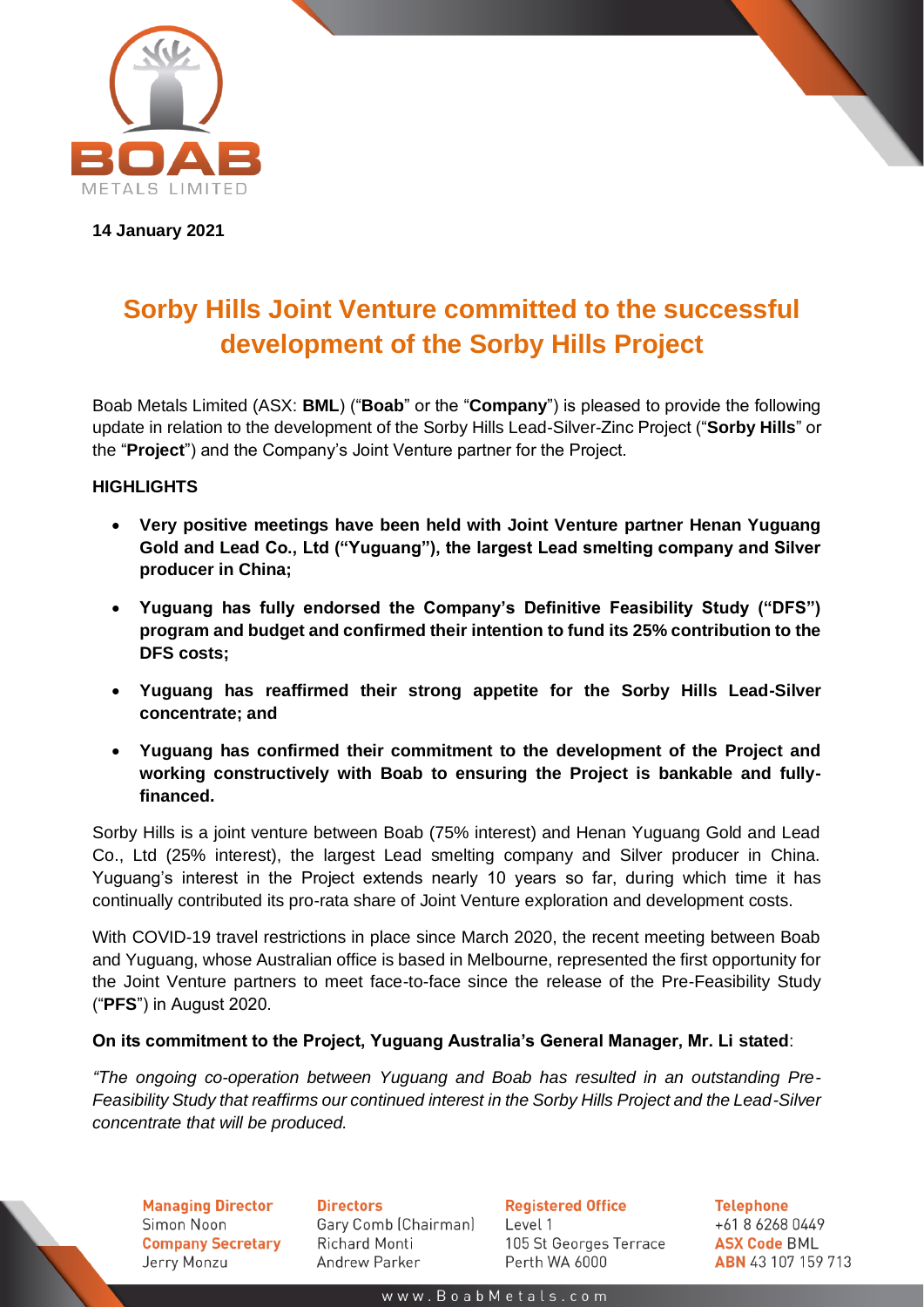

*We have full confidence in the ability of the Boab team to deliver a high-quality Definitive Feasibility Study and we look forward to providing our support and assistance to ensure the Project is fullyfunded and built on schedule."*

### **Boab Metals Managing Director Simon Noon commented:**

*"Yuguang's support of the Project has been unwavering and their financial contribution toward the DFS work program will allow the Company to fully leverage the cash that has been raised to date into value-adding activities such as extension drilling and, potentially, early capital works.*

*To have a partner of Yuguang's stature continuing to back the Project not only provides us with immense confidence as we move towards a decision to mine but sends a strong signal to potential financiers that the interests of the Project owners and Project customers are deeply aligned."*

#### **Sorby Hills Lead-Silver concentrate Offtake**

As part of the Joint Venture discussions, Yuguang has expressed their strong appetite for the Sorby Hills Lead-Silver concentrate and potentially increasing their offtake participation above that which they are currently entitled by virtue of their 25% joint venture interest in the Project.

The Sorby Hills PFS 10-year production schedule delivers an average 81,000 dry metric tonnes per annum of 62% Lead Concentrate, containing 50kt of recovered Lead and 1.5Moz recovered Silver.

Over the upcoming months, the Company intends to run an offtaker selection process to allocate the offtake right to Boab's 75% interest in Sorby Hills production. The Company has begun this process by undertaking a preliminary sounding with a range of well-credentialled potential offtake partners, including Yuguang, to gauge their interest. The offtaker selection process will be managed by the Company's financial advisers, BurnVoir Corporate Finance.

The Company looks forward to providing the market with updates as the offtake process progresses.

#### **About Joint Venture partner Henan Yuguang Gold and Lead Co., Ltd**

Yuguang is the largest Lead smelting company and Silver producer in China with an annual production output of approximately 400,000t Lead and 700t Silver and over 3,500 employees across [18] subsidiaries. Listed on the Shanghai Stock Exchange since 2002 (SHA: 600531), Yuguang reported in 2019  $\sim$  A\$3.8 billion<sup>1,2</sup> revenue and assets of  $\sim$  A\$2.2 billion<sup>1,2</sup>.

Yuguang branded Lead and Silver are approved for delivery against contracts by the London Metal Exchange and London Bullion Metals Association respectively.

More information can be found on the Yuguang website:<http://www.yggf.com.cn/en/>